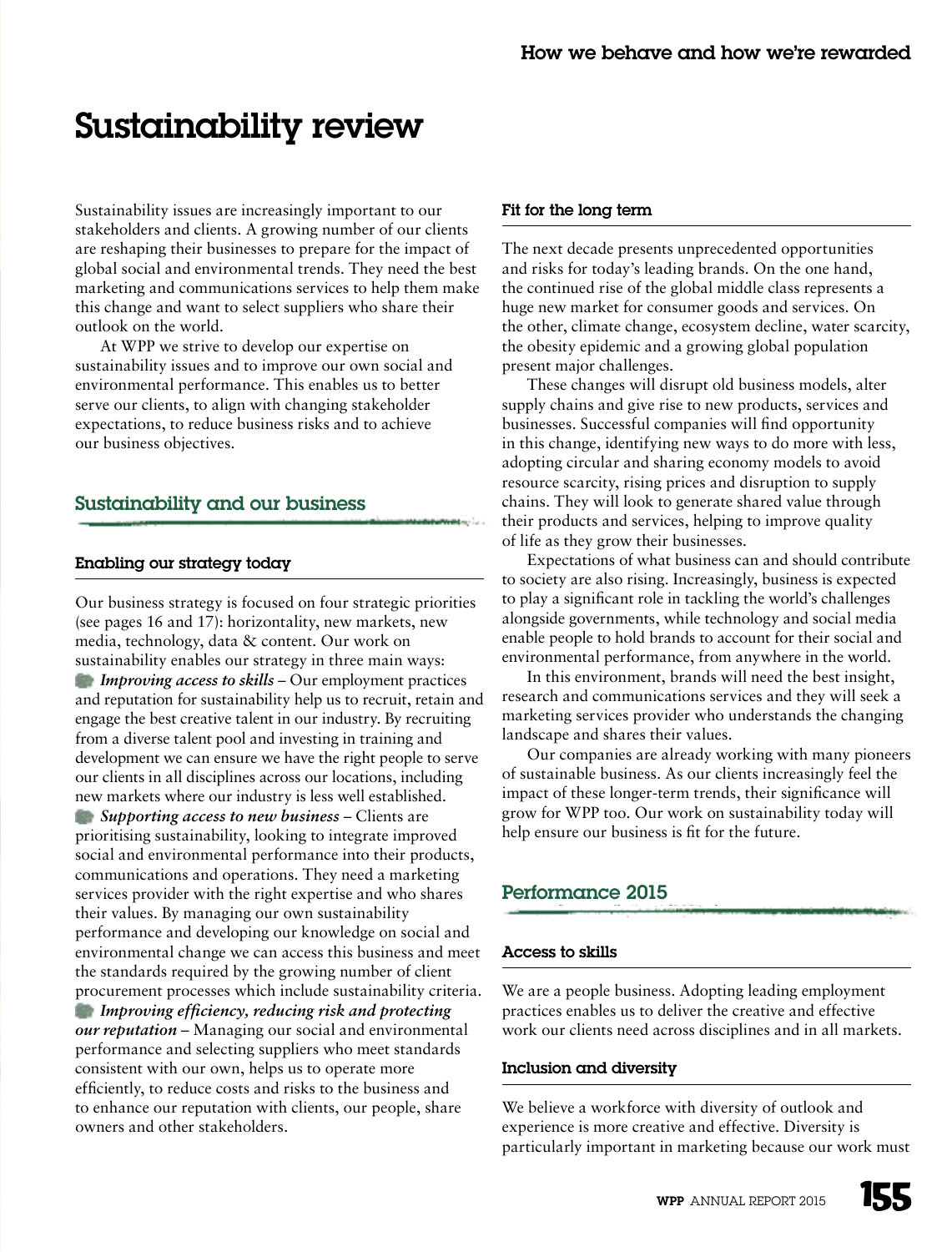engage consumers in every market and sector. We aim to recruit talented people from all backgrounds and provide inspiring and inclusive workplaces where they can thrive.

Achieving a gender-balanced workforce at all levels of the business is a particular priority for WPP. We run 'The X Factor', a senior mentoring and development program for women led by Charlotte Beers, the former global CEO of Ogilvy & Mather and chairman of J. Walter Thompson, which prepares senior and high potential WPP female leaders for the next level of leadership. By the end of 2015, 97 women had completed the program. Charlotte Beers also helped to inspire 'WILL: Women in Leadership Lessons' – programs targeted at enhancing the professional development of the group's high potential women. WILL programs have run in the UK and US, with 140 women leaders from 50 WPP agencies attending up to 2015.

Our WPP Stella Leadership group aims to enable women in our companies to maximize their potential, to address barriers that could prevent women progressing their careers to senior levels and to facilitate sharing of good practices between our companies. It has three workstreams, focusing on: visibility and networking for senior women in our companies; progression training for senior women; and policy development in areas such as maternity and paternity leave and flexible working. The group began in the UK and is now being extended to our businesses in the US.

At an operating company level, our businesses focus on internships and apprenticeships for diverse candidates, flexible working options, employee resource networks, mentoring programs, diversity and unconscious bias training and partnerships with specialist minority recruitment firms.

|                                              |      |      |      | % women |      |  |
|----------------------------------------------|------|------|------|---------|------|--|
|                                              | 2015 | 2014 | 2013 | 2012    | 2011 |  |
| <b>WPP Board</b>                             | 29%  | 24%  | 29%  | 19%     | 19%  |  |
| Executive<br>leaders                         | 33%  | 31%  | 32%  | 32%     | 31%  |  |
| Senior<br>managers                           | 47%  | 46%  | 47%  | 47%     | 47%  |  |
| Total employees<br>(full-time<br>equivalent) | 54%  | 54%  | 54%  | 54%     | 54%  |  |

#### Gender diversity 2011-2015

As at 31 December 2015, women comprised 29% of the WPP Board, 33% of non-executive directors, 33% of directors and executive leaders in our operating companies, 47% of senior managers and 54% of total employees.

We measure ethnic diversity in our businesses in the UK and the US using national definitions of ethnic/racial minorities (the Equality and Human Rights Commission in the UK and the Equal Opportunity Commission in the US). In 2015, 26% of full-time employees in these countries were from ethnic minorities (2014: 26%).

#### Training, development and education

Through training and development we can engage our people and equip them with the knowledge they need to serve the changing needs of our clients around the world. We invested £41.1 million on training in 2015 (2014: £38.2 million). In previous years we reported a combined figure for training and welfare spend. We now report training spend only (course fees and training-related travel, accommodation and subsistence costs). This will make it easier to monitor investment in training. We have restated our data for previous years to reflect our new approach.

Our Group training programs are designed to help us deliver our strategic objectives. For example, Maestro: Orchestrating Client Value, is our week-long program for senior client leaders held in 27 countries, that helps us to achieve horizontality in our ways of working. There have been 3,822 participants from 133 WPP companies since its inception in 2003.

We also support marketing and communications education outside WPP, to help develop the skills our industry needs and support a future pipeline of talent for our businesses, particularly in newer markets for WPP. We launched the WPP Africa Academy in February 2016 to provide high-quality training and talent development in sub-Saharan Africa. We also continue to support the WPP School of Communications and Marketing in Shanghai and the ISDI WPP School of Communication in Mumbai.

Internships and apprenticeships enable young people to gain experience in our industry, while supporting youth employment and helping us identify talented new recruits. We offered 5,378 paid internships and apprenticeships at our companies during 2015. It is WPP's policy that all internships and apprenticeships should be paid positions. This ensures they are accessible to a diverse range of candidates.

The WPP Fellowship program for graduates, provides experience and training across a range of marketing disciplines. Since 1995, 170 Fellows have completed or are participating in this global multidisciplinary initiative.

#### Reward

We offer attractive compensation packages, which are benchmarked against other companies in our markets and

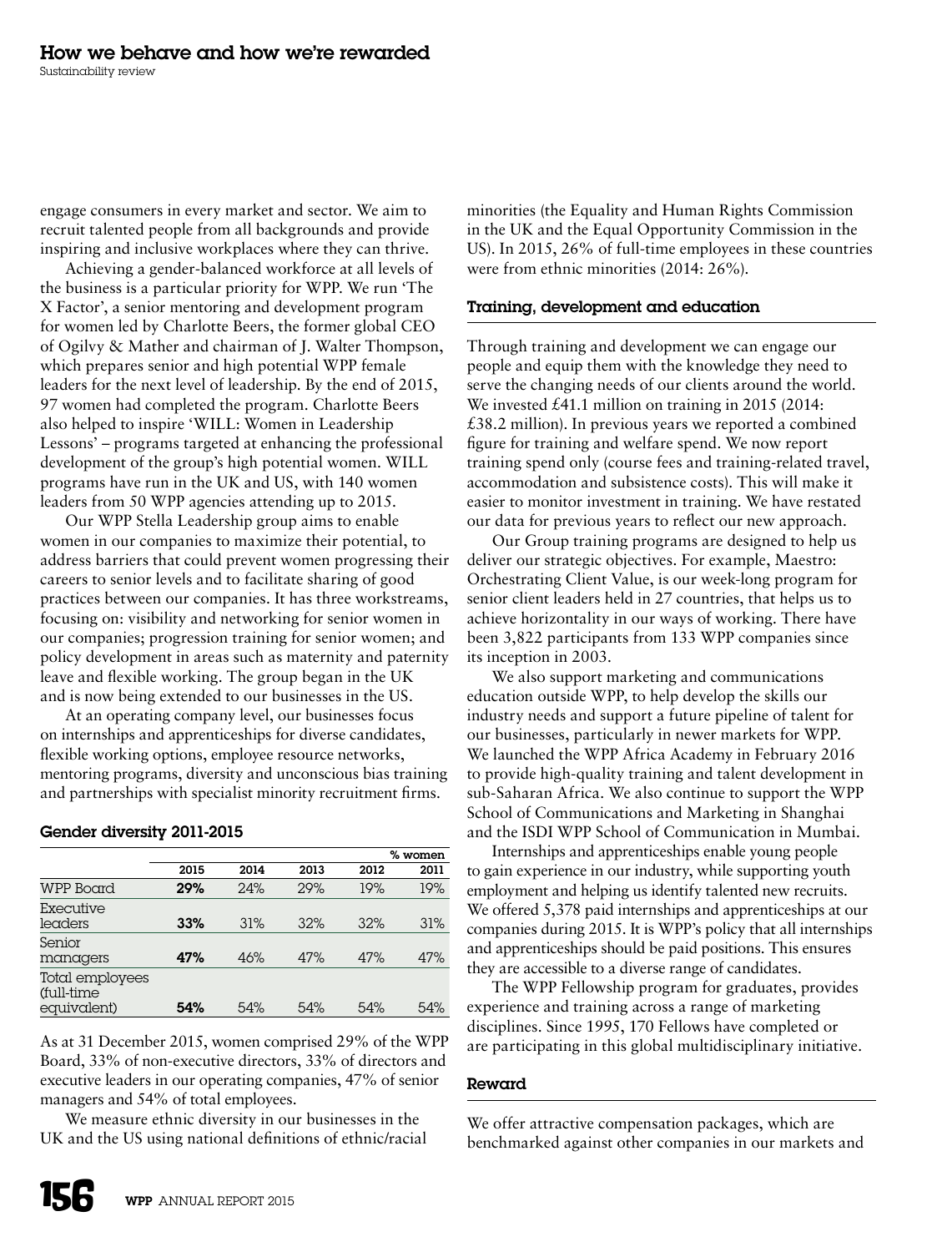sectors. As well as competitive remuneration, our people have access to a range of benefits, including pensions and private health insurance, in accordance with local practice.

Many of our people participate in performance-related incentive plans on top of base pay. Senior employees may participate in share-based compensation plans.

Our Worldwide Ownership Plan and WPP Share Option Plan 2015 have operated from 1997 and, to date, have granted share option awards to more than 147,000 of our people. In 2015, under the WPP Share Option Plan 2015, over 48,000 eligible employees received awards in 71 countries.

#### Employee external appointments

We recognise that our companies' executives may be invited to become non-executive directors of other companies, and that such experience may be beneficial to the Group. Consequently, executives are allowed to accept non-executive appointments with non-competing companies, subject to obtaining the approval of the Group finance director in the case of senior executives.

# Access to new business

Our focus on sustainability helps us to be a provider of choice to the growing number of leading businesses who are prioritising sustainability and to meet the sustainability requirements in their procurement processes.

Together, clients that asked about our approach to sustainability or engaged with us on sustainability issues were worth at least  $£1.29$  billion in 2015, 11% of revenues (2014: £1.35 billion).

#### Sustainability services

Our companies are working with clients on a growing number of sustainability-related commissions across a range of disciplines from research and insight to branding, and consumer, employee and stakeholder communications. Examples of recent campaigns are included in our annual Sustainability Report and Pro bono book.

Many of our companies have established specialist sustainability offerings and social marketing units. These include: J. Walter Thompson ethos, Ogilvy Social Change, OgilvyEarth, P&G's S-Team, Young & Rubicam Group companies' INSPIRE collaboration, Hill+Knowlton Strategies' CR + Sustainability Communications, Kinetic Future and TNS Political and Social.

## Privacy and data security

Consumer data is used extensively in developing, implementing and monitoring marketing campaigns and is particularly important to the services provided by our digital marketing and insight businesses. When collecting, using and storing consumer data, it is critical that we protect consumer privacy and implement rigorous data protection and security procedures.

All WPP companies must implement the WPP Data Code of Conduct, which provides a clear framework for implementing privacy best practice as well as our global IT security, privacy and social media policies. Our WPP Client Contract Toolkit helps WPP companies understand how privacy and data protection criteria should be integrated into client contracts.

We bring our Code and policies to life for our people through Group-wide ethics training. In 2015, we launched mandatory global online Privacy and Data Security Awareness training. Over 20,000 employees completed the training in the first two months following launch.

We also launched Safer Data in 2015, a privacy and security awareness campaign and online platform with information and guidance for employees on the importance of privacy risk and data security. It is intended that Safer Data becomes the platform for know-how on privacy risk and data security at WPP. It includes a 'SaveMyData' reporting tool, to allow our people to raise concerns and questions they have about data issues direct with our in-house legal teams.

We used our Data Health Checker in 2015 for the third year running to review privacy risks and data security practices in our businesses. The results showed us that the majority of our companies have strong mitigation measures that match or exceed their level of privacy risk, with the average score being 3.9 out of 5, where 5 is the maximum score possible. Of those companies surveyed, 74% have a dedicated privacy lead and 51% have trained all of their people on data security and privacy in addition to Group training.

# Efficiency, risk and reputation

Operating responsibly improves efficiency, reduces costs and lessens operational, legal, reputational and financial risks to our business. It enables us to maintain positive relationships with our people, clients and other stakeholders.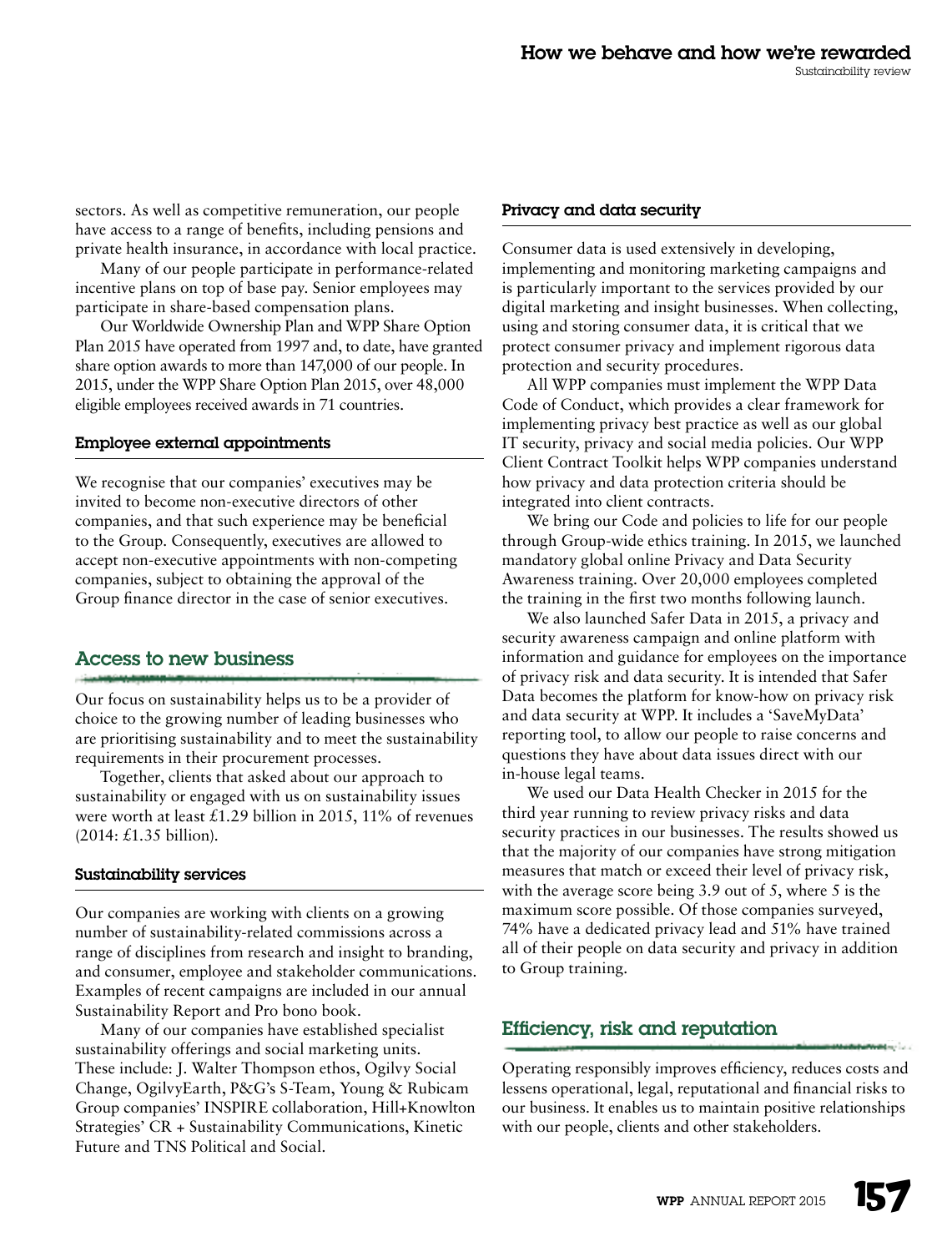We focus on implementing high ethical standards, respecting human rights and reducing our environmental impact and we aim to work with suppliers who adopt standards consistent with our own.

Our investment in pro bono work and community projects helps to enhance the reputation and creative standing of WPP agencies.

#### Our ethical standards

The WPP Code of Business Conduct provides the framework for how we operate. It establishes the values and ethical standards that all our companies must implement. Senior managers in all our companies and our business partners and suppliers are asked to sign a copy of the WPP Code of Business Conduct each year to confirm they will comply with its principles.

Our ethics training, 'How we behave', is compulsory for all employees. It covers topics such as diversity, privacy, human rights and avoiding misleading work. Our online training on anti-bribery and corruption covers the Foreign Corrupt Practices Act and UK Bribery Act on issues such as hospitality and gifts, facilitation payments and the use of third-party advisors. Training is updated every 2-3 years and employees are required to repeat the training following each update. Over 200,000 employees have completed our anti-bribery and corruption training and almost 200,000 have completed our ethics training since the last update in 2013. These figures are higher than our current number of employees as they include some employees who have since left the business. The training will be updated again in 2016.

We expect associate companies (those in which we hold a minority stake) and affiliate companies (preferred partners to whom we may refer business) to adopt ethical standards that are consistent with our own.

We have a Group-level committee that meets regularly to discuss ethical and compliance issues and new risk areas. Committee members include the Group chief counsel, deputy general counsel, litigation and compliance, Group finance director, the head of talent and the head of sustainability.

Employees can report concerns or suspected cases of misconduct in confidence through our third partymanaged Right to Speak facility, overseen by our internal audit department.

#### Human rights

Respect for human rights is a fundamental principle for WPP and we take steps to prevent, identify and address any negative human rights impacts associated with our business. That includes the human rights of employees and workers in our supply chain as well as issues associated with human rights and marketing. We also look for opportunities to positively promote and support human rights, including through our pro bono work.

We published a Human Rights Policy Statement during 2015 to explain our approach to human rights. This reflects international standards and principles, including the International Bill of Human Rights, the UN's Guiding Principles on Business and Human Rights, the International Labour Organization's Declaration on Fundamental Principles and Rights at Work and the Children's Rights and Business Principles. We are reviewing our other policies to confirm that they align with our position on human rights and we have added a number of scenarios to our online ethics training that cover human rights related issues. We joined the United Nations Global Compact during 2015 to reflect our commitment to human rights and responsible business practices.

We will publish a statement in relation to the UK's Modern Slavery Act during 2016, explaining how we assess and manage risks relating to slavery in our operations and supply chain.

#### Living wage

We support the principle that full-time workers should be paid enough to provide a decent standard of living. This principle is known as the 'living wage'. In the UK, the Living Wage Foundation, a not-for-profit organisation, has calculated a voluntary living wage rate which exceeds the UK's current statutory national minimum wage.

As a professional services firm, the vast majority of our people already earn significantly above the living wage rate. However, wage rates in our supply chain may be lower. We clarified our position on this issue in the UK during 2015. WPP, the parent company, pays the living wage for all parent company employees and all on-site contractors such as cleaning, security and catering staff in the UK. Our UK agencies are working towards paying the living wage for all employees and on-site contractors within three years and several already do so.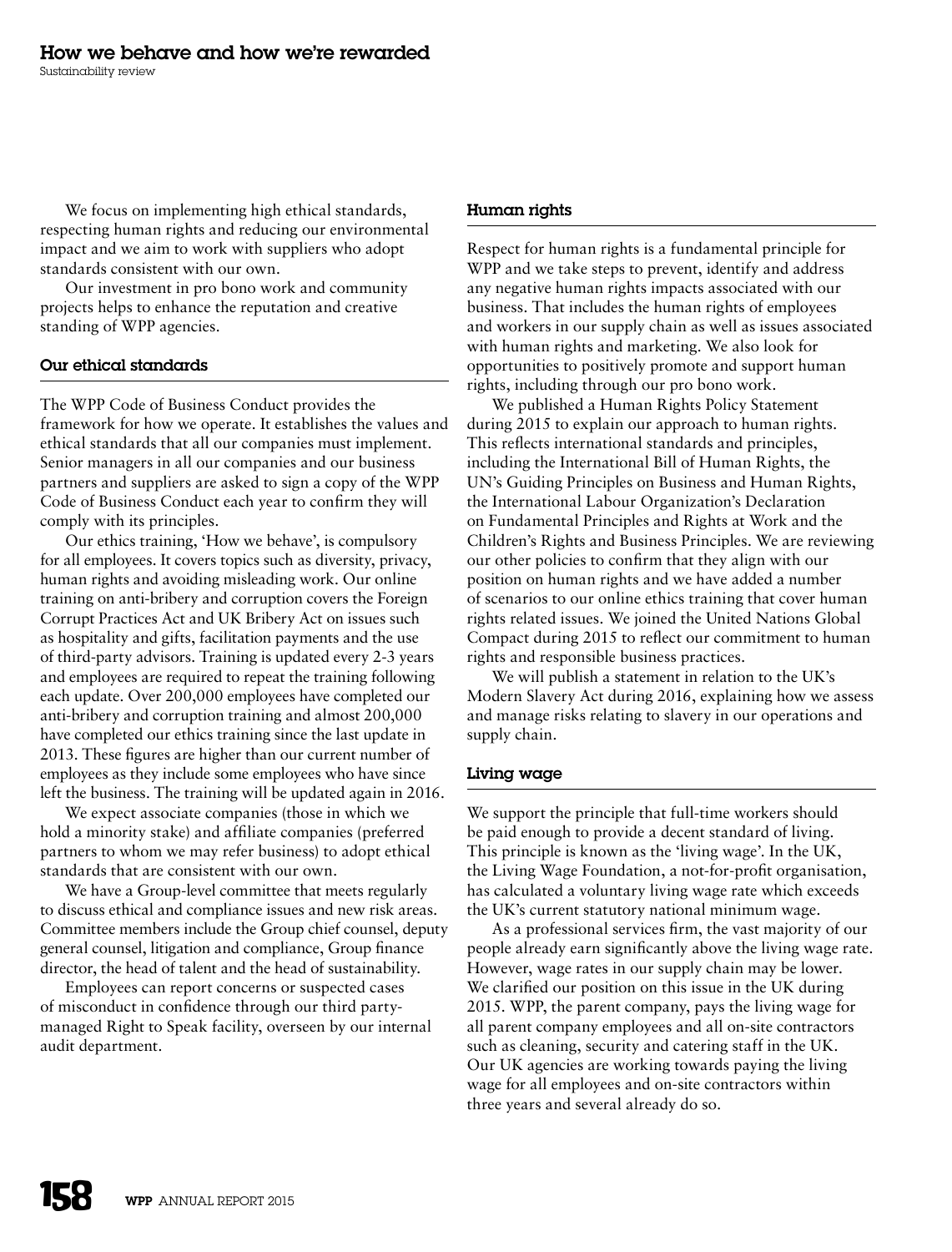#### Ethical decisions in our work

WPP companies have a review and referral process for work that may present an ethical risk. Before accepting potentially-sensitive work, employees are required to elevate the decision to the most senior person in the relevant office and then to the most senior executive of the WPP company in the country concerned, who will decide if further referral to a WPP executive is required. Employees are trained on this referral process during our ethics training.

#### Supply chain

We aim to work with suppliers who meet high standards in areas such as ethical conduct, workplace standards and environmental management. This reduces risks for WPP and our clients. By improving oversight of our supply base we can also identify opportunities to consolidate procurement and reduce costs.

We evaluate potential new suppliers on factors including assurance of supply, quality, service, cost, innovation and sustainability. Once selected, business partners and suppliers are asked to sign a copy of the WPP Code of Business Conduct to confirm they will comply with our standards.

We have identified two areas of our supply chain where breaches of our Code could have a potentially significant impact on WPP's reputation or that of our clients – advertising production and data collection. We are working more closely with suppliers in these areas to identify and manage risks, using Sedex (the sustainability supply chain platform). Over the last three years (2013-2015) we have assessed 218 suppliers covering £200 million in annual spend or approximately 12% of our total spend on advertising production and data collection. More details are available in our Sustainability Report.

#### Environment

We aim for WPP to be a low-carbon and resource-efficient Group. This improves efficiency and reduces costs, enhances our credibility as advisors to clients, enables us to meet the environmental requirements included in many client tender processes and supports employee engagement.

By 2020, we aim to reduce carbon emissions to  $1.8$  tonnes of  $CO$ , e per employee, a  $47\%$  reduction from 2006. Each of our operating companies has its own individual reduction target. Our strategy focuses on:

**Office energy use:** Improving the energy efficiency of our buildings and IT systems. 16% of our total floor space is now certified to advanced green building standards, such as LEED and BREEAM.

**Air travel:** Reducing non-essential flights by promoting video conferencing. We offset the equivalent of 100% of emissions from our business air travel, by supporting renewable energy generation projects in fast-growing economies. Our video conferencing network now incorporates more than 700 units in over 160 cities.

**Renewable energy:** Around 21% of the total electricity we purchase is generated from renewable sources.

Our progress in 2015:

Our footprint per employee was  $2.07$  tonnes of CO<sub>2</sub>e, down 9% on 2014 and 39% lower than 2006. Our footprint per £million of revenue was 21.64 tonnes of CO2e, down 11% on 2014 and 53% lower than 2006. Our absolute carbon footprint was 264,774 tonnes CO<sub>2</sub>e (2014: 281,389 tonnes CO<sub>2</sub>e).





 $\bullet$  Headcount intensity – tonnes per employee Target headcount intensity

#### Carbon footprint in 2015

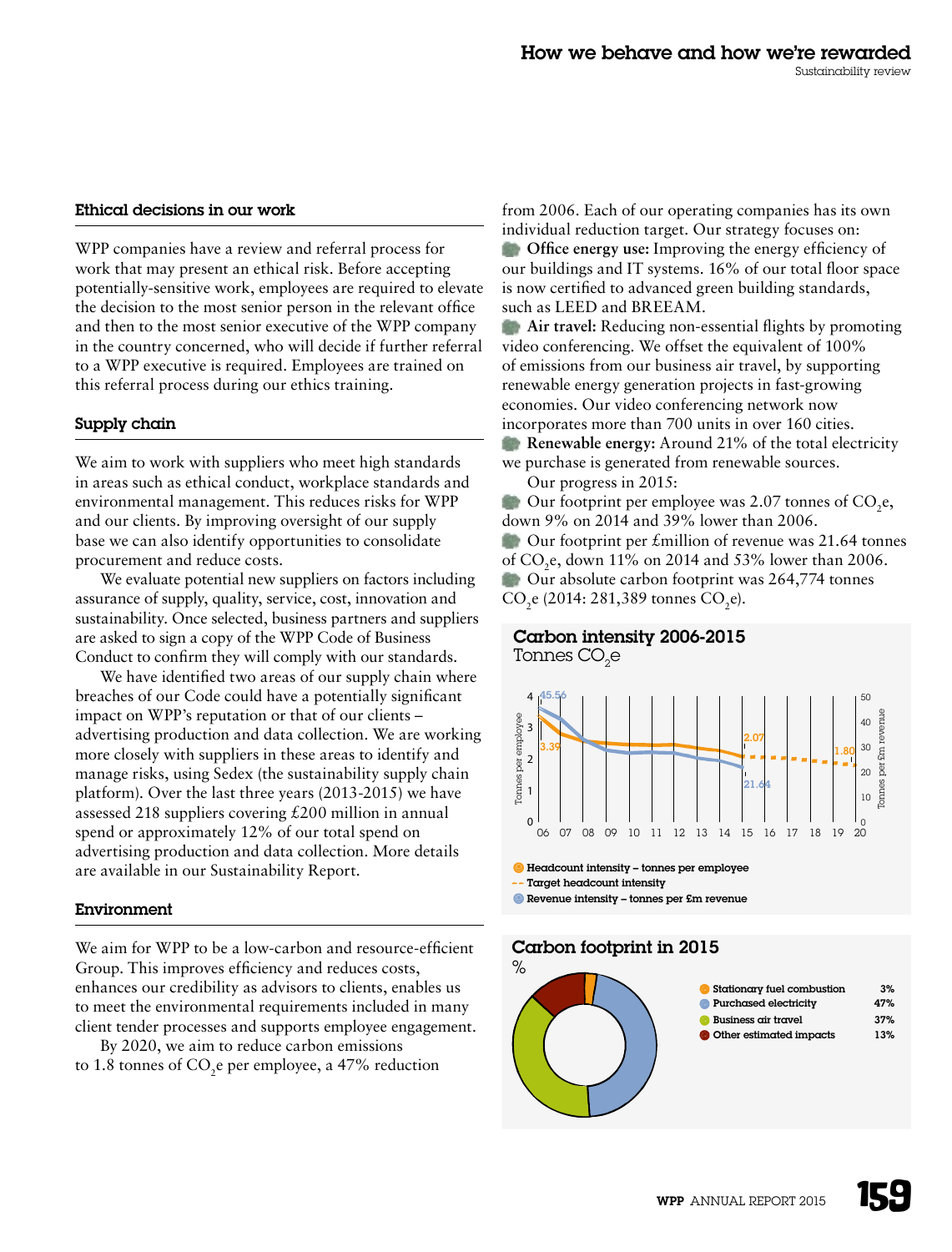#### WPP's carbon emissions breakdown (tonnes of  $CO<sub>2</sub>e$ )

|                                                                           | 2015    | 2014    | 2013    | 2012    | 2006    |
|---------------------------------------------------------------------------|---------|---------|---------|---------|---------|
| Scope 1 – Fuel used to heat WPP offices                                   | 8.135   | 9.748   | 11,305  | 9.840   | 2.628   |
| Scope 2 - Total purchased electricity                                     | 153.798 | 159,540 | 157.471 | 164.212 | 149.728 |
| Scope 3 - Air travel and other estimated impacts                          | 133,420 | 133.293 | 132.382 | 133.034 | 116,825 |
| Total gross (excluding carbon reduction of renewable<br>electricity)      | 295.354 | 302.581 | 301.158 | 307,086 | 269.181 |
| Carbon reduction of purchased renewable electricity                       | 30,580  | 21.192  | 21.299  | 23.765  |         |
| <b>Total net</b> (including carbon reduction of renewable<br>electricity) | 264.774 | 281.389 | 279.859 | 283.321 | 269.181 |
| Percentage change from 2006 (net)                                         | (2%)    | 5%      | 4%      | 5%      |         |

#### WPP's carbon intensity (tonnes of  $CO<sub>2</sub>e$ )

|                                       | 2015  | 2014  | 2013  | 2012  | 2006  |
|---------------------------------------|-------|-------|-------|-------|-------|
| Tonnes per employee (net)             | 2.07  | 2.28  | 2.35  | 2.45  | 3.39  |
| Percentage change from 2006           | (39%) | (33%) | (31%) | (28%) |       |
| <b>Tonnes per £m of revenue</b> (net) | 21.64 | 24.41 | 25.40 | 27.31 | 45.56 |
| Percentage change from 2006           | (53%) | (46%) | (44%) | (40%) |       |

Our carbon data covers the year ended 31 December 2015 in line with the Group's financial reporting period. Data has been prepared in accordance with the World Resource Institute (WRI) and World Business Council for Sustainable Development (WBCSD) Greenhouse Gas Protocol: A Corporate Accounting and Reporting Standard, Revised Edition (the GHG Protocol).

All greenhouse gases emissions figures are in metric tonnes of carbon dioxide equivalents (CO<sub>2</sub>e). They include three of the six greenhouse gases covered by the Kyoto Protocol – carbon dioxide (CO<sub>2</sub>), methane (CH4) and nitrous oxide (N2O). Perfluorocarbons (PFCs), hydrofluorocarbons (HFCs) and sulphur hexafluoride (SF6) emissions have been omitted from our reporting as they are not a material source of greenhouse gases for WPP.

Emissions data is included for all operations for which WPP and its subsidiaries have operational control. Associate companies are excluded.

When calculating our carbon footprint, we rate purchased renewable electricity as zero emissions. For full transparency, we also disclose total electricity purchased at grid average carbon intensity.

Our carbon data is reviewed and assured by Bureau Veritas, an independent assurance provider. Read the full carbon emissions statement 2015 in our Sustainability Report.

As well as managing our direct greenhouse gas emissions we can also have an influence on indirect emissions associated with our business activities – our value chain emissions. Our analysis shows that the main sources of carbon emissions in our value chain are associated with: advertisements we place for clients; goods and services we buy; and day-to-day activities (our direct emissions). GroupM, our Media Investment Management business, is exploring how we can work with clients to reduce the carbon footprint of media campaigns. We are also integrating the analysis into procurement tools to help us identify lower carbon procurement options.

# Social investment

Our agencies have a positive impact on issues such as human rights, health, education and conservation through our pro bono work – marketing services provided to NGOs and voluntary groups for little or no fee. Our companies also negotiate free media space on behalf of charities and support their work through donations and volunteering.

In 2015, our social investment was worth £19.4 million  $(2014; \text{\textsterling}21.8 \text{ million})$ . This is equivalent to 1.3% of reported profit before tax. It includes cash donations to charities of £5.9 million and £13.5 million worth of pro bono work based on fees the organisations would have paid for our work. In addition, WPP media agencies negotiated free media space worth £24.4 million on behalf of pro bono clients (2014: £25.1 million), making the total social contribution  $£43.8$  million (2014:  $£46.9$  million).

Our business in India has established the WPP India CSR Foundation in line with local regulatory requirements. This will be investing US\$5 million in projects supporting education, life skills and vocational training for children aged 11-18.